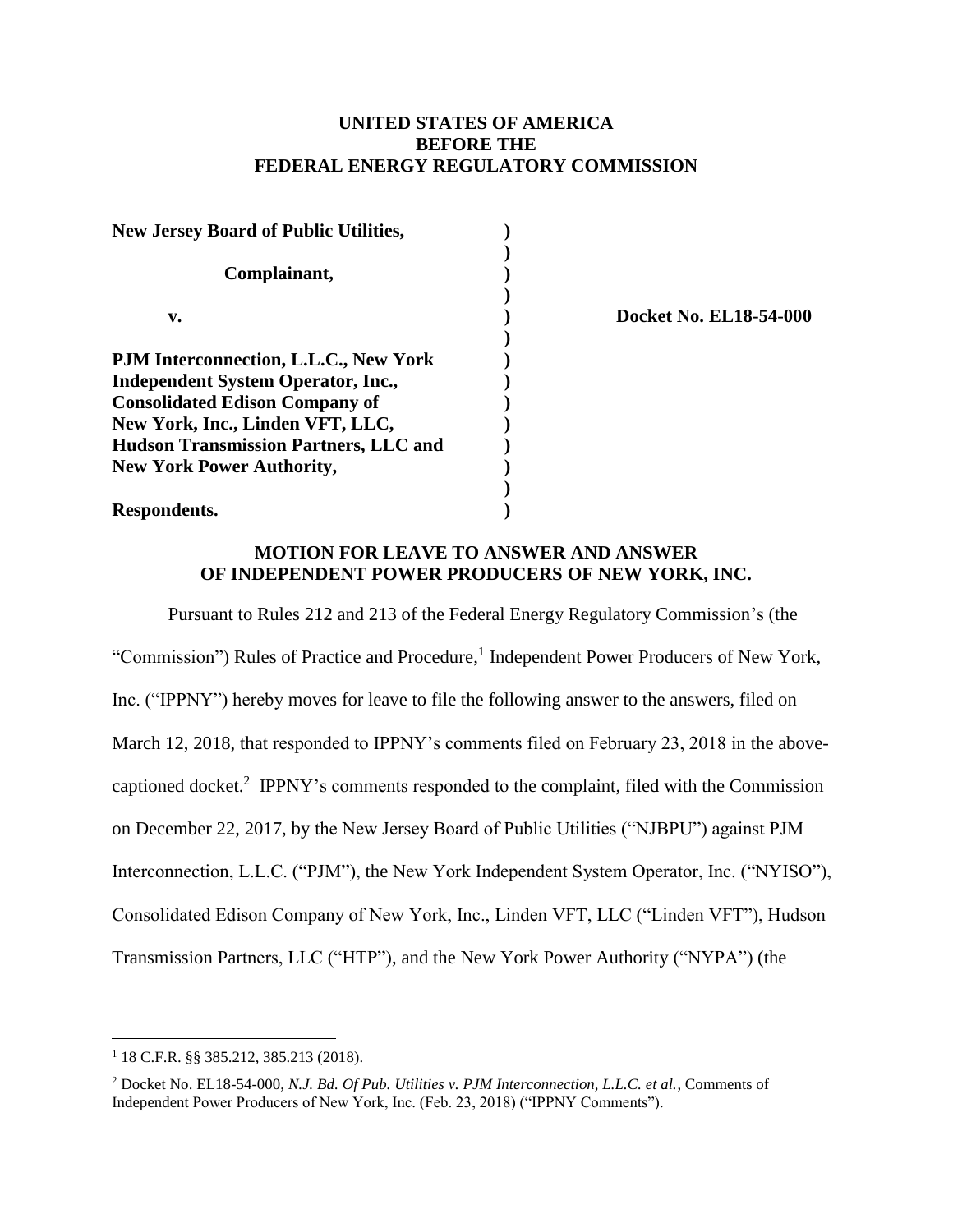"Complaint") challenging, *inter alia*, the right of Linden VFT and HTP to effectively retain the benefits of the same capacity export service under a different name while avoiding transmission costs.

IPPNY's answer corrects material factual misstatements and other flaws in parties' arguments that (i) the issues raised in IPPNY's comments are either beyond the scope of the Complaint or are properly addressed in the NYISO stakeholder process; and (ii) installed capacity ("ICAP") sales delivered over the Linden VFT transmission line, and potentially the HTP transmission line, into New York using non-firm transmission service purportedly complies with the NYISO's tariffs. As established in the IPPNY Comments, and further supported by information provided in the PJM and Linden VFT answers in this proceeding, the Commission should: (i) determine that the threshold issue addressed in IPPNY's comments is within the scope of the Complaint; (ii) rule that the NYISO is proscribed from securing capacity benefits in the form of ICAP sales over Unforced Capacity Deliverability Rights ("UDRs") with non-firm transmission service under the terms of its tariff, and (iii) order the NYISO and PJM to prohibit further ICAP sales to New York over the Linden VFT and HTP transmission lines.

### **I. MOTION FOR LEAVE TO ANSWER**

IPPNY requests leave to file this answer because it will help to clarify the issues before the Commission, provide additional information that will assist the Commission, or will otherwise be helpful in the development of the record in this proceeding. Although Rule 213(a)(2) generally prohibits certain types of answers, including answers to answers, the Commission has discretion to waive that prohibition for good cause shown. The basis for such waiver has included whether the answer leads to a more accurate and complete record, helps the Commission understand the issues, clarifies matters in dispute or errors, responds to new issues

2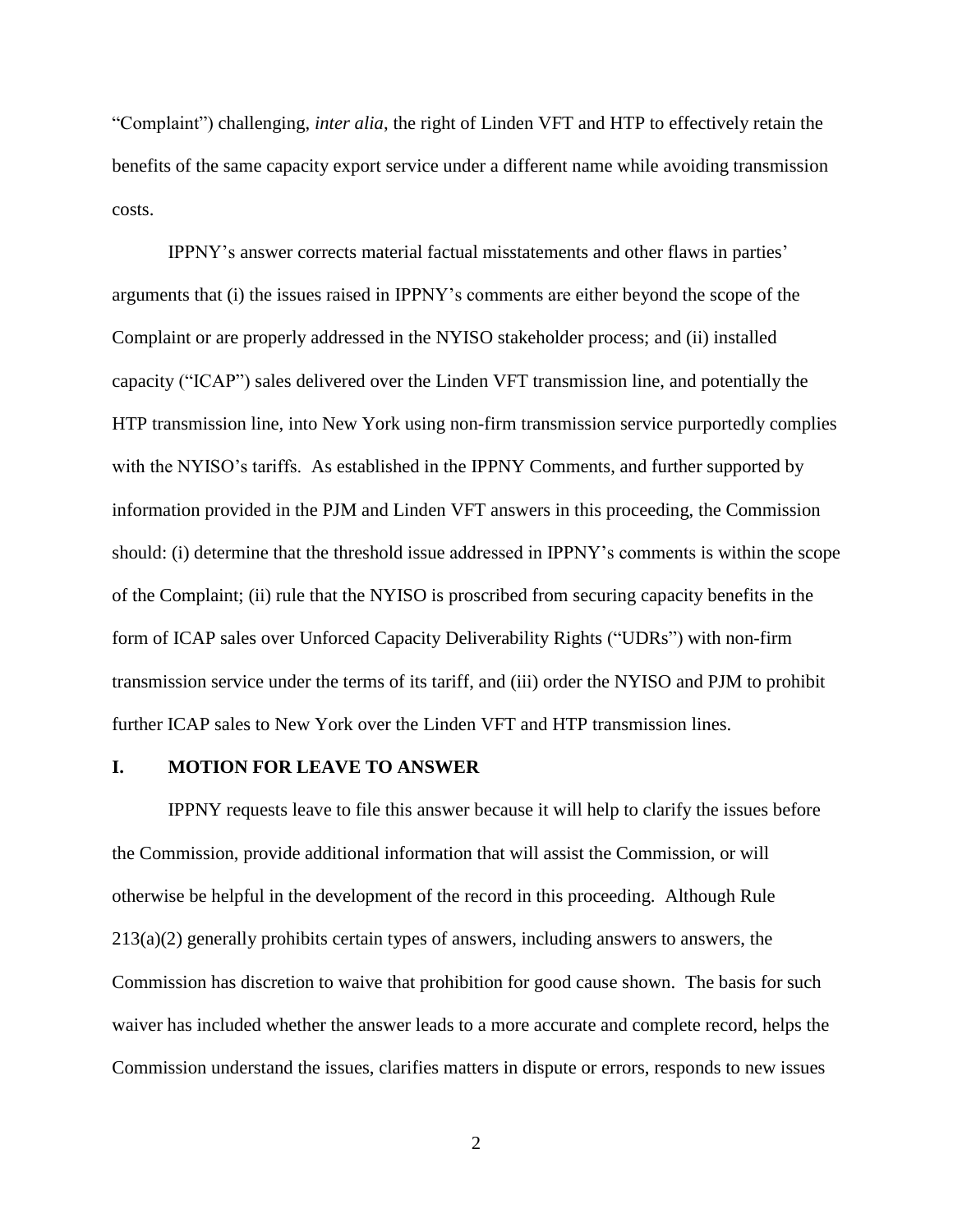raised, or provides information that will assist the Commission in its decision-making process.<sup>3</sup> IPPNY's answer confirms the need to address the nature of capacity benefits following the termination of firm transmission withdrawal rights ("Firm TWRs") based upon new information provided and corrects misstatements regarding the deliverability of capacity from PJM in the absence of firm transmission service from the Linden bus to the New York border. It will, therefore, assist the Commission in reaching its decision.<sup>4</sup> Accordingly, the Commission should accept IPPNY's answer.

### **II. ANSWER**

 $\overline{a}$ 

# **A. The Need to Address the Basis for New York to Continue to Receive Capacity Benefits in the Form of ICAP Sales, post-Conversion Addressed in IPPNY's Comments Is within the Scope of the Complaint.**

In its comments, IPPNY established NJBPU's allegations concerning capacity benefits from PJM to the NYISO could only be resolved by addressing the ramifications of Linden VFT and HTP's decision to convert their Firm TWRs to Non-Firm Transmission Withdrawal Rights ("Non-Firm TWRs") (the "Conversion"). Capacity sold from PJM to New York using UDRs must be deliverable over two distinct segments. Given the fact that, as the Commission held, the second segment was rendered non-firm by the Conversion,<sup>5</sup> IPPNY demonstrated in its comments that capacity benefits in the form of ICAP sales were no longer available, and, thus,

<sup>3</sup> *See, e.g.*, *Mirant Energy Trading et al. v. PJM Interconnection, LLC*, 122 FERC ¶ 61,007 at P 33 (2008); *BP West Coast Prods. LLC et al. v. SFPP, L.P. et al*., 121 FERC ¶ 61,239 at P 34 (2007); *PJM Interconnection, L.L.C.*, 110 FERC ¶ 61,254 at P 13 (2005); *Pinnacle West Energy Corp. v. Nevada Power Co. et al.*, 105 FERC ¶ 61,053 at P 34 (2003); *PJM Interconnection, L.L.C.*, 104 FERC ¶ 61,309 at P 18 (2003).

<sup>4</sup> IPPNY's silence with respect to other arguments that were made in answers filed in this docket should not be construed as IPPNY's acquiescence to such arguments.

<sup>5</sup> Capacity exports from PJM over UDRs must demonstrate deliverability, i.e., firm service over two segments: (i) from the location internal to the PJM system to, e.g., the Linden bus; and (ii) from the Linden bus to the NYISO border.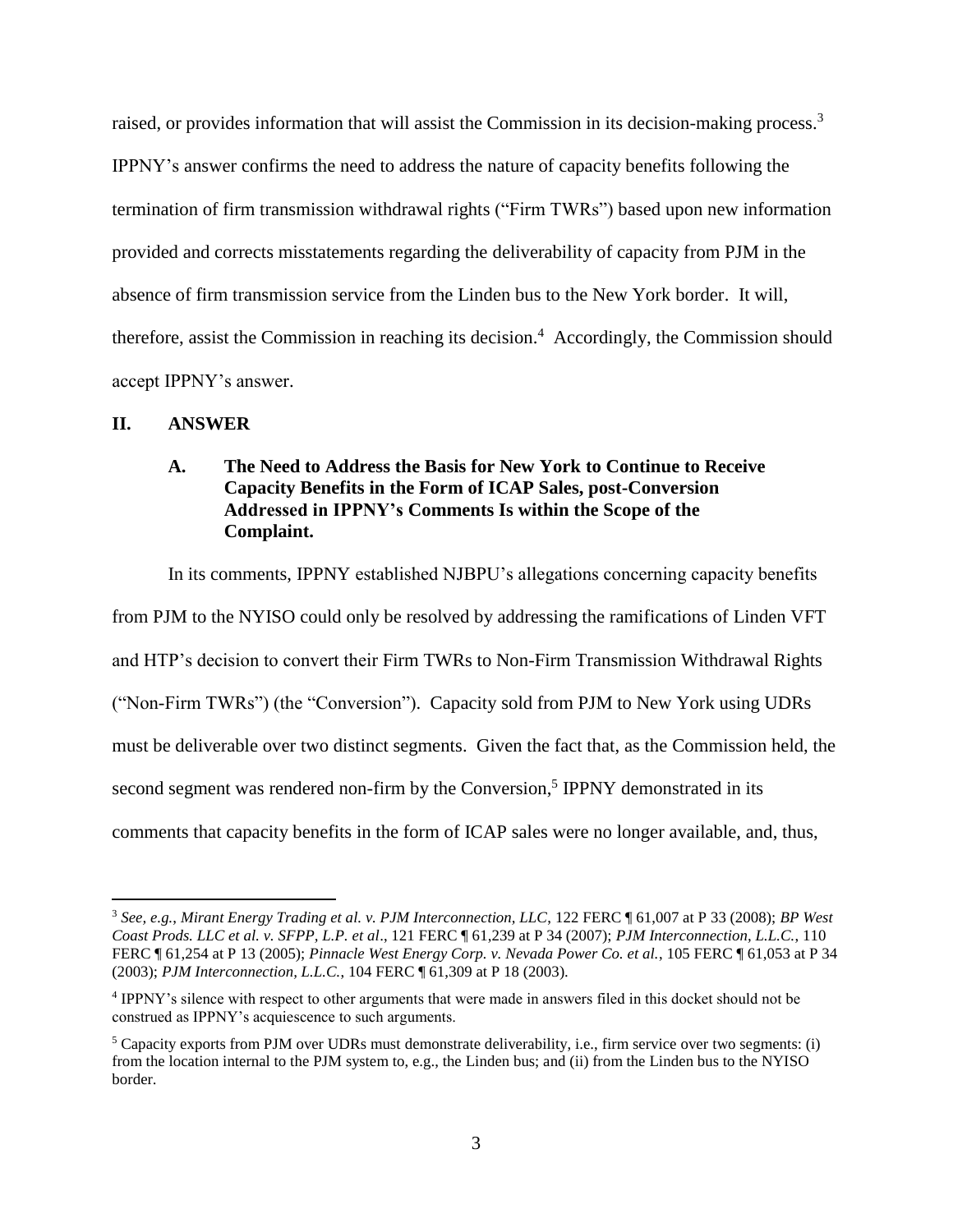the NYISO and PJM are violating their tariffs by allowing Linden VFT to continue such sales post-Conversion. Accordingly, IPPNY requested that the Commission confirm these capacity benefits could no longer be secured and order the NYISO and PJM to prohibit further ICAP sales to New York over the Linden VFT and HTP transmission lines.

In their answers, NYPA, HTP, Linden VFT, and the NYISO raise two procedural arguments.<sup>6</sup> First, these parties argue that the Commission should dismiss IPPNY's request because it is beyond the scope of the Complaint. They claim that the issues addressed by IPPNY and its requested relief were not raised in the Complaint.<sup>7</sup> Second, HTP and NYPA argue that IPPNY's request should be addressed through the NYISO stakeholder process.

The Commission should reject the first argument because these parties have characterized the issues raised in the Complaint far too narrowly. In its Complaint, NJBPU argues that it is impermissible for Linden VFT and HTP, by effectuating the Conversion, to avoid Regional Transmission Expansion Plan ("RTEP") project costs *because* the NYISO continues to receive the capacity benefits of these transmission lines without any associated party compensating PJM for these costs.<sup>8</sup> In essence, NJPBU's argument is that *if* these capacity benefits are permitted post-Conversion, it would be unjust and unreasonable if RTEP cost allocation did not apply to these projects. Thus, the threshold issue the Commission must decide in this proceeding is

<sup>6</sup> Docket No. EL18-54-000, *supra*, Motion for Leave to Answer and Answer of the New York Power Authority (Mar. 12, 2018) ("NYPA Answer"), at 15; Motion for Leave to Answer and Answer of Hudson Transmission Partners, LLC to Comments (Mar. 12, 2018) ("HTP Answer"), at 5; Motion for Leave to Answer and Answer of Linden VFT, LLC (Mar. 12, 2018) ("Linden VFT Answer"), at 13; Answer to Comments of the New York Independent System Operator, Inc. (Mar. 12, 2018) ("NYISO Answer"), at 2.

<sup>7</sup> *Id.*

<sup>8</sup> *See, e.g.*, Complaint at 2 ("This dispute lies with various parties' leaning on the PJM system to receive transmission and capacity benefits that are not paid for, and other parties' attempts to circumvent validly assigned cost allocation for Regional Transmission Expansion Plan ("RTEP") projects undertaken for their benefit.").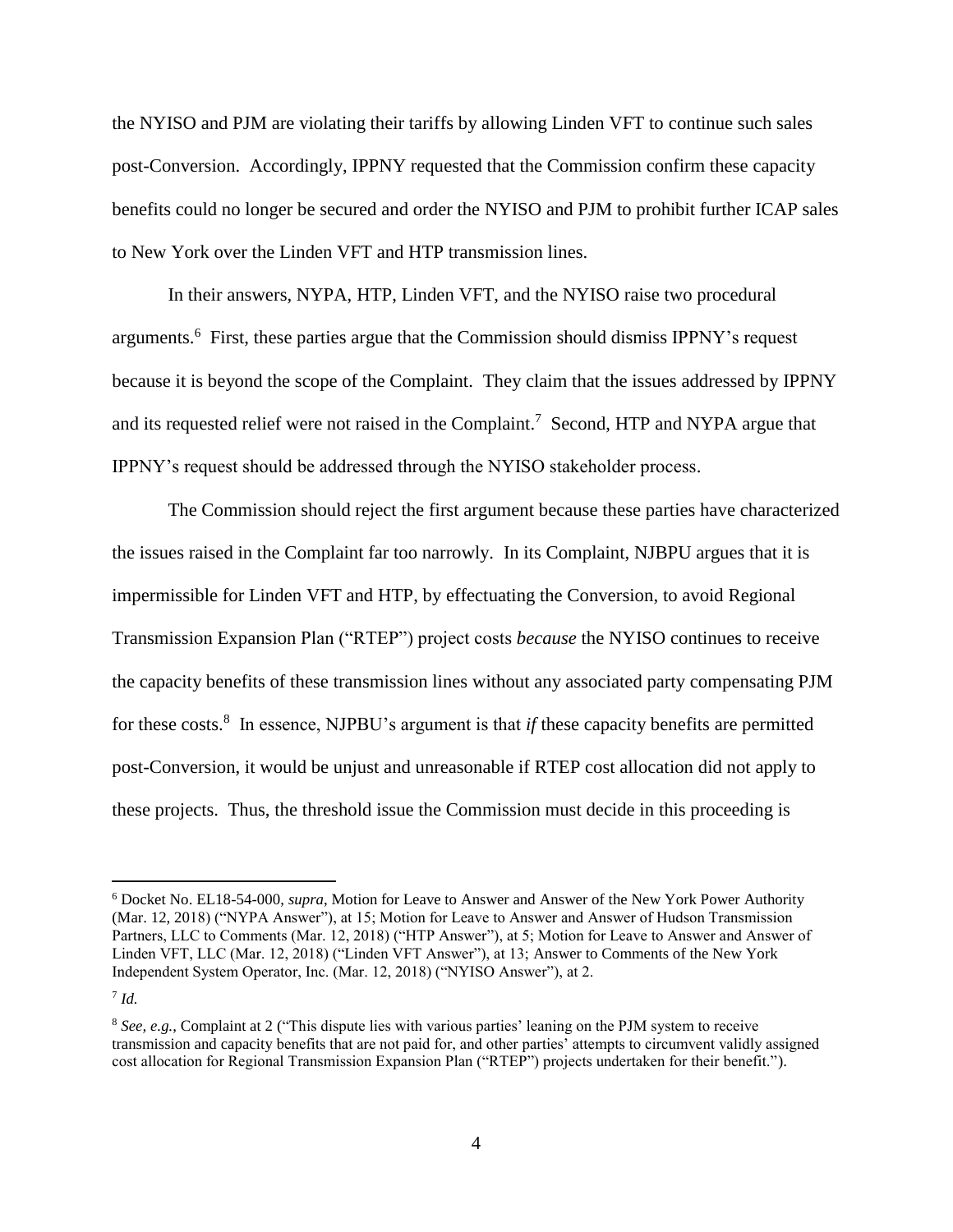whether the Linden VFT and HTP transmission lines can continue to provide capacity benefits to New York post-Conversion. IPPNY's comments, as further supported by the Younger Affidavit, squarely addressed this issue.

Indisputably, the largest capacity benefit that the NYISO receives over the Linden VFT line is in the form of ICAP imported from PJM.<sup>9</sup> IPPNY cited to the Commission's orders in the Linden VFT and HTP proceedings, holding that, post-Conversion, "the Linden facility is fully controllable by PJM so that PJM can shut off flows if those flows jeopardize reliability or cause operational problems in New Jersey or elsewhere on the PJM system." <sup>10</sup> IPPNY's comments demonstrated that these lines can therefore no longer provide these capacity benefits post-Conversion because PJM, pursuant to its tariff, must curtail service over the transmission line to satisfy its own control area needs, and the NYISO's tariff prohibits the import of ICAP over these lines if PJM has the right to perform such curtailments.<sup>11</sup> IPPNY demonstrated that PJM's assurance that transactions over this line would not be curtailed violated its tariff and the NYISO's acceptance of that assurance in the face of Commission orders to the contrary violated the NYISO's tariff. IPPNY further demonstrated that their erroneous tariff interpretations jeopardize reliability in both markets due to the uncertainty of whether PJM will curtail ICAP deliveries to New York or its own load when faced with a reliability or operational issue.<sup>12</sup>

PJM's response provides new information that confirms IPPNY's reliability concerns are valid. In its response, PJM states, without qualification, that "it gave no assurances to NYISO,

<sup>9</sup> IPPNY Comments at 4.

<sup>10</sup> *Linden VFT, LLC v. Pub. Serv. Elec. & Gas Co. & PJM Interconnection, L.L.C.*, 161 FERC ¶ 61,264 (2017), at P 25.

<sup>11</sup> IPPNY Comments at 8–13.

<sup>12</sup> IPPNY Comments at 13–15.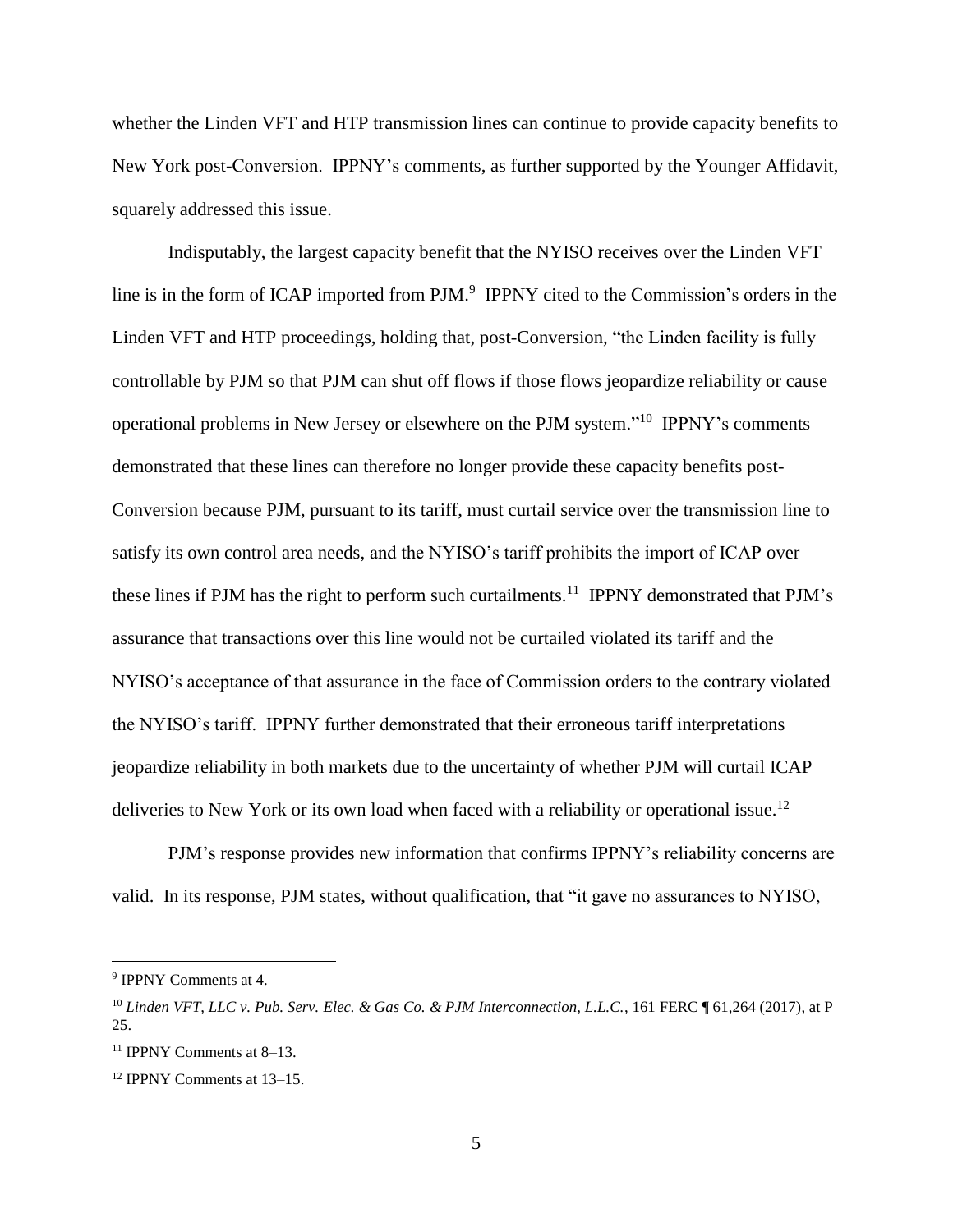Linden or HTP regarding whether Linden or HTP could continue to sell ICAP to New York after the merchant facilities converted their interconnection service from Firm to Non-Firm TWRs."<sup>13</sup> PJM's response raises the strong possibility that the NYISO may be relying on the delivery of ICAP across the line to meet its system requirements when during system shortages its access to the energy deliveries across the line from the ICAP source in PJM will be curtailed. Without assurance of delivering the energy during system shortages, the ICAP is of no value to New York. Thus, the NYISO's access to the ICAP delivery across the line during system shortages is unlikely, which could jeopardize reliability under these operating conditions in the areas of both systems that are among the most heavily congested.

Likewise, Linden VFT's continued avowal that it no longer has the rights to the same service post-Conversion further demonstrates the need for Commission action to resolve the threshold issue concerning capacity benefits in this proceeding. As IPPNY highlighted in its comments, in its pleadings in Docket No. EL17-90 (the "Linden VFT Proceeding"), Linden VFT pointed to the fact that the firm point-to-point service that it had procured only carried through to the Linden bus.<sup>14</sup> From that point to the NYISO border, Linden VFT emphasized that it only possessed non-firm TWRs, post-Conversion. Linden VFT reaffirmed this point in its Answer in

<sup>13</sup> Docket No. EL18-54-000, *supra*, Limited Response of PJM Interconnection, L.L.C. (Mar. 12, 2018) ("PJM Response"), at 2.

<sup>&</sup>lt;sup>14</sup> See IPPNY Comments at 5 & n.16. While Linden VFT is correct that IPPNY inadvertently cited to the wrong pleading in its footnote, Linden VFT did, in fact, make the points that IPPNY ascribed to it in the IPPNY Comments in the Linden VFT Proceeding. *See* Docket EL17-90-000, *Linden VFT, LLC v. Pub. Serv. Elec. & Gas Co. & PJM Interconnection, L.L.C.*, Answer of Linden VFT, LLC (Nov. 13, 2017), at 4–5 ("Linden Non-Firm TWR Answer") (stating that ". . . Non-Firm TWRs are certainly not "exactly the same" as Firm TWRs, regardless of what transmission service Linden VFT or its customers currently have to get to Linden VFT's facilities" and acknowledging that "[a]s Linden VFT would only hold Non-Firm TWRs after the conversion, it would face an increased risk that its exports over its facility to the NYISO border would be subject to interruption."). Linden VFT is fully aware of the positions it has previously taken in the various proceedings addressing this issue, and, thus, Linden VFT has not been disadvantaged by this inadvertent error.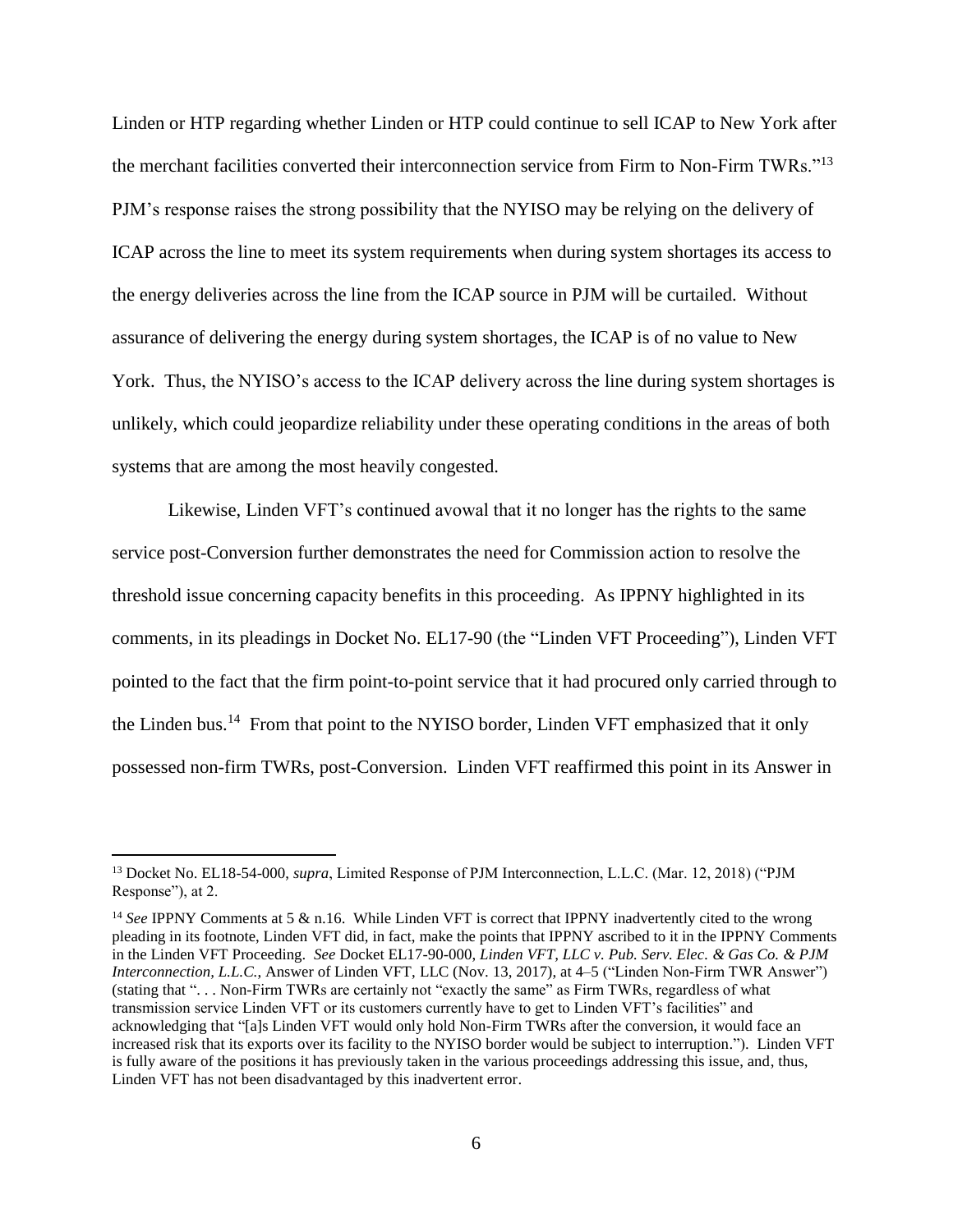this proceeding.<sup>15</sup> As Linden VFT itself appears to acknowledge, it can no longer ensure that transactions coming across its line into New York will not be curtailed because, in Linden VFT's own words, it does not "continue[] to have the same service from PJM that it held prior to December 31, 2017."<sup>16</sup>

Thus, the NYISO's claim that IPPNY's comments go beyond the scope of the Complaint ignores the fact that the NJBPU has squarely presented the issue of whether the NYISO system "leans" on the PJM system by continuing to secure capacity benefits post-Conversion and the IPPNY Comments address that very point. Likewise, the NYISO's argument that IPPNY's comments are beyond the scope of the Complaint because the Complaint does not address the impact of capacity sales over the Linden VFT and HTP lines ignores the fact that capacity deliveries made over these lines to New York impact the cost of capacity in PJM.<sup>17</sup> Capacity cost impacts in PJM is an issue that was squarely raised in the Complaint.<sup>18</sup> The NYISO has not pointed to any rule or precedent that requires the Commission to wear blinders when considering the scope of adverse impacts raised in a complaint.

The parties' second procedural argument also lacks merit. NYPA and HTP assert, incorrectly, that the issues raised in IPPNY's comments should be addressed in the NYISO stakeholder process.<sup>19</sup> However, addressing these issues in the stakeholder process would be pointless because the NYISO tariff does not need to be changed and, thus, there is no need to

<sup>15</sup> *See* Linden VFT Answer at 10.

<sup>16</sup> *Id.*

<sup>17</sup> NYISO Answer at 3.

<sup>&</sup>lt;sup>18</sup> Complaint at 33 ("The effect is for NYISO to receive a capacity benefit and for PJM (most significantly the PSEG LDA in New Jersey) to receive a staggering capacity cost impact. This effect is plainly preferential to New York, detrimental to New Jersey, contrary to the public interest, unjust and unreasonable.").

<sup>19</sup> NYPA Answer at 15–16; HTP Answer at 5.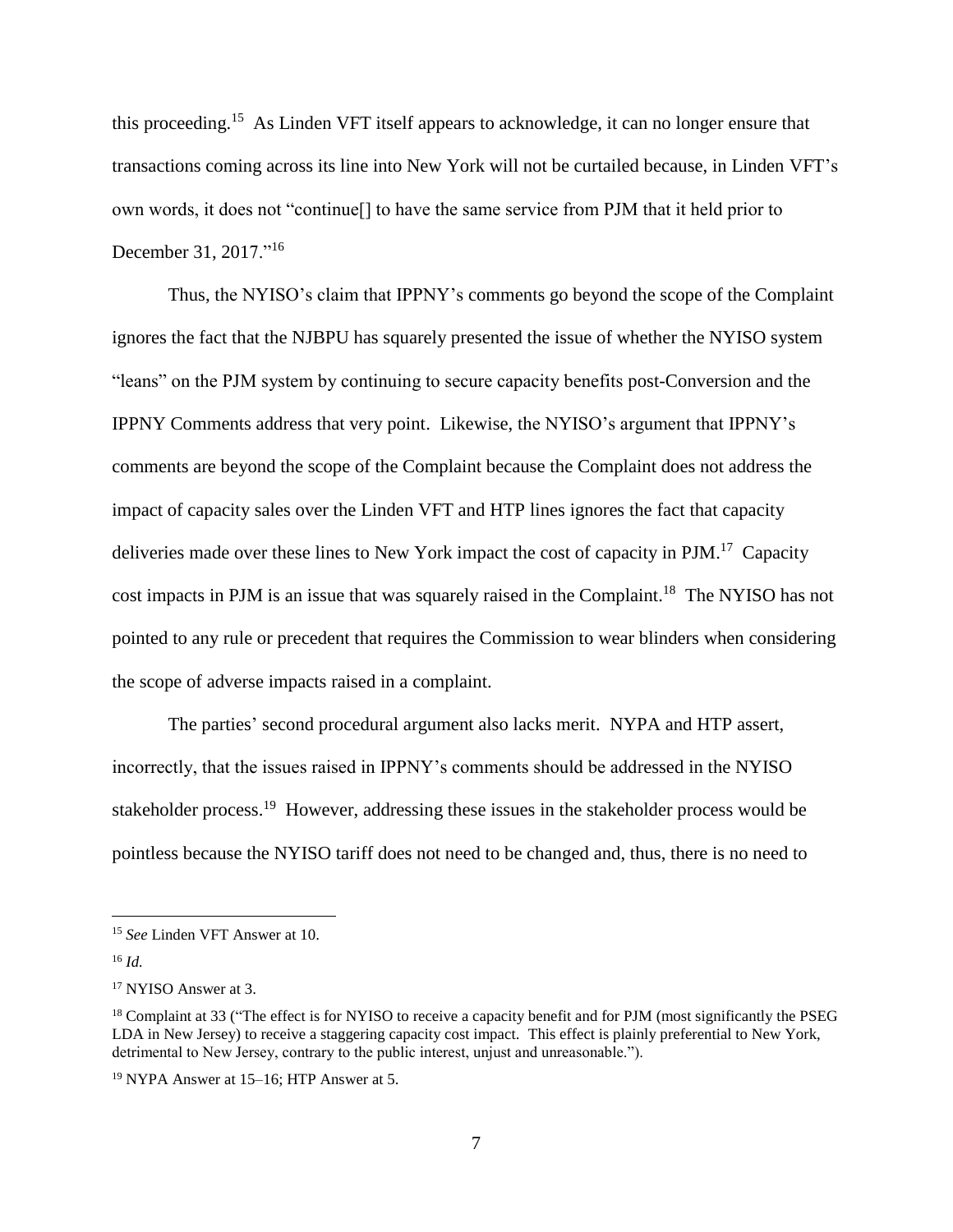"allow for the negotiation of mutually agreeable outcomes."<sup>20</sup> Further, based on the NYISO's Answer to IPPNY's comments, the NYISO shows no sign of changing its position in light of the overwhelming evidence presented in IPPNY's comments that the NYISO is violating its tariff.<sup>21</sup> Only the Commission can order the NYISO to comply with its tariff.

As the other State Commissions noted in their comments to the Commission, the Complaint raises broad issues that need to be addressed comprehensively to eliminate the uncertainty surrounding the current markets and reliability as soon as possible.<sup>22</sup> IPPNY's comments demonstrate that the NYISO interpretation of Linden VFT's rights post-Conversion creates unjust and unreasonable rates and threatens reliability. Requiring these issues to be resolved piecemeal in a separate complaint or the stakeholder process as advocated by the parties in their answers to IPPNY's comments will unjustifiably continue to expose both systems to this significant threat to reliability and harm administrative efficiency by requiring the expenditure of additional resources unnecessarily by the Commission, the NYISO, PJM, and market participants. Therefore, the Commission should determine that the issues IPPNY raised in its comments are within the scope of the Complaint.

<sup>20</sup> *See* NYPA Answer at 16. Linden VFT's argument that IPPNY and the Indicated NY Generators "seek new limitations on capacity imports" also has no basis. *See* Linden VFT Answer at 14. IPPNY is requesting that the Commission direct the NYISO to comply with *existing* tariff provisions.

<sup>&</sup>lt;sup>21</sup> NYISO Answer at 6 (stating that the NYISO is satisfied at this time that holder of UDRs associated with the Linden VFT line are in compliance with the NYISO tariff requirement to import ICAP from PJM into New York without addressing the fact that, post-Conversion, firm service over the second segment has been lost).

<sup>&</sup>lt;sup>22</sup> Docket No. EL18-54-000, *supra*, Comments of the Indicated State Commissions (Feb. 6, 2018), at 2 ("Aside from potential cost and equity impacts, the Indicated State Commissions are concerned with the level of uncertainty introduced in the region. The RTEP process has been challenged, grid operations may have been altered and markets are potentially impacted.").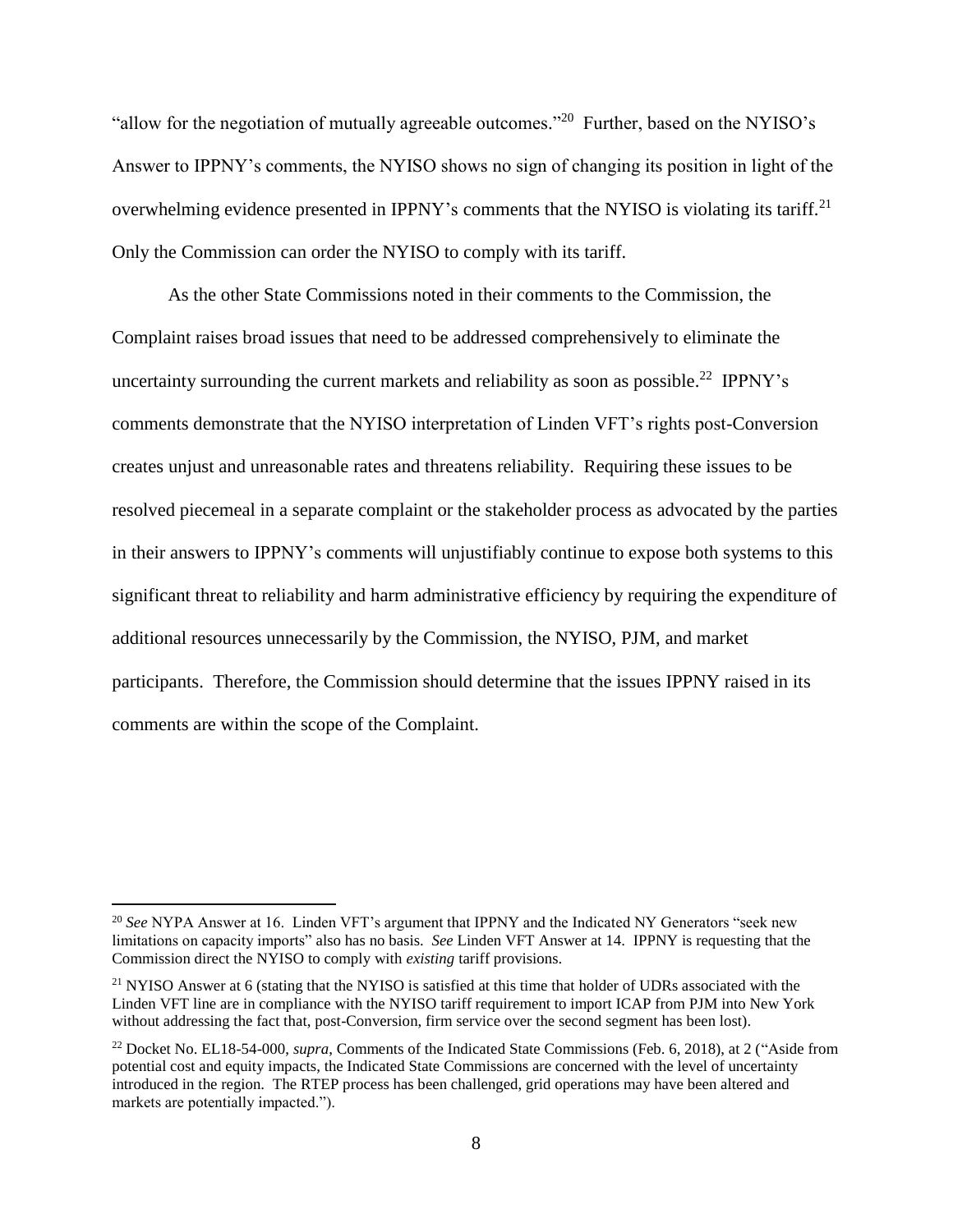### **B. Summary Claims that Linden VFT's Capacity Sales, post-Conversion, Are Permissible Are Belied by the Evidence.**

Only Linden VFT and the NYISO made any attempt to rebut IPPNY's demonstration that the NYISO is violating its tariff by allowing Linden VFT to continue delivering ICAP to New York post-Conversion. These rebuttals, however, are merely conclusory statements.

To support its position, the NYISO begins by noting, correctly, that Section 5.12.2.1 of the NYISO's Market Administration and Control Area Services Tariff ("Services Tariff") requires that UDR holders demonstrate to the satisfaction of the NYISO that their ICAP deliveries over the transmission lines "will not be recalled or curtailed by an External Control Area to satisfy its own Control Area Loads."<sup>23</sup> The NYISO then states that it "is satisfied at this time that holders of UDRs associated with the Linden VFT facility" are in compliance with Section 5.12.2.1 requirements to sell ICAP to New York.<sup>24</sup> The NYISO, however, does not provide any explanation *how* the UDR holders associated with the Linden VFT line have satisfied this requirement.

No party to this proceeding has contested the fact that capacity exports from PJM that use UDRs must provide firm service over two segments. No party has contested the fact that Linden VFT and HTP have non-firm service over the second segment, post-Conversion. In fact, as noted *supra*, Linden VFT has repeatedly emphasized these points in its pleadings in various proceedings to argue the nature of its service has changed post-Conversion. In the face of the evidence provided by Mr. Younger in his Affidavit, the NYISO provides no explanation or evidence as to how the non-firm service Linden VFT now possesses over the second segment from the Linden bus to the NYISO border will *not* be curtailed by PJM for reliability or any

<sup>23</sup> NYISO Answer at 5–6.

<sup>24</sup> *Id.* at 6.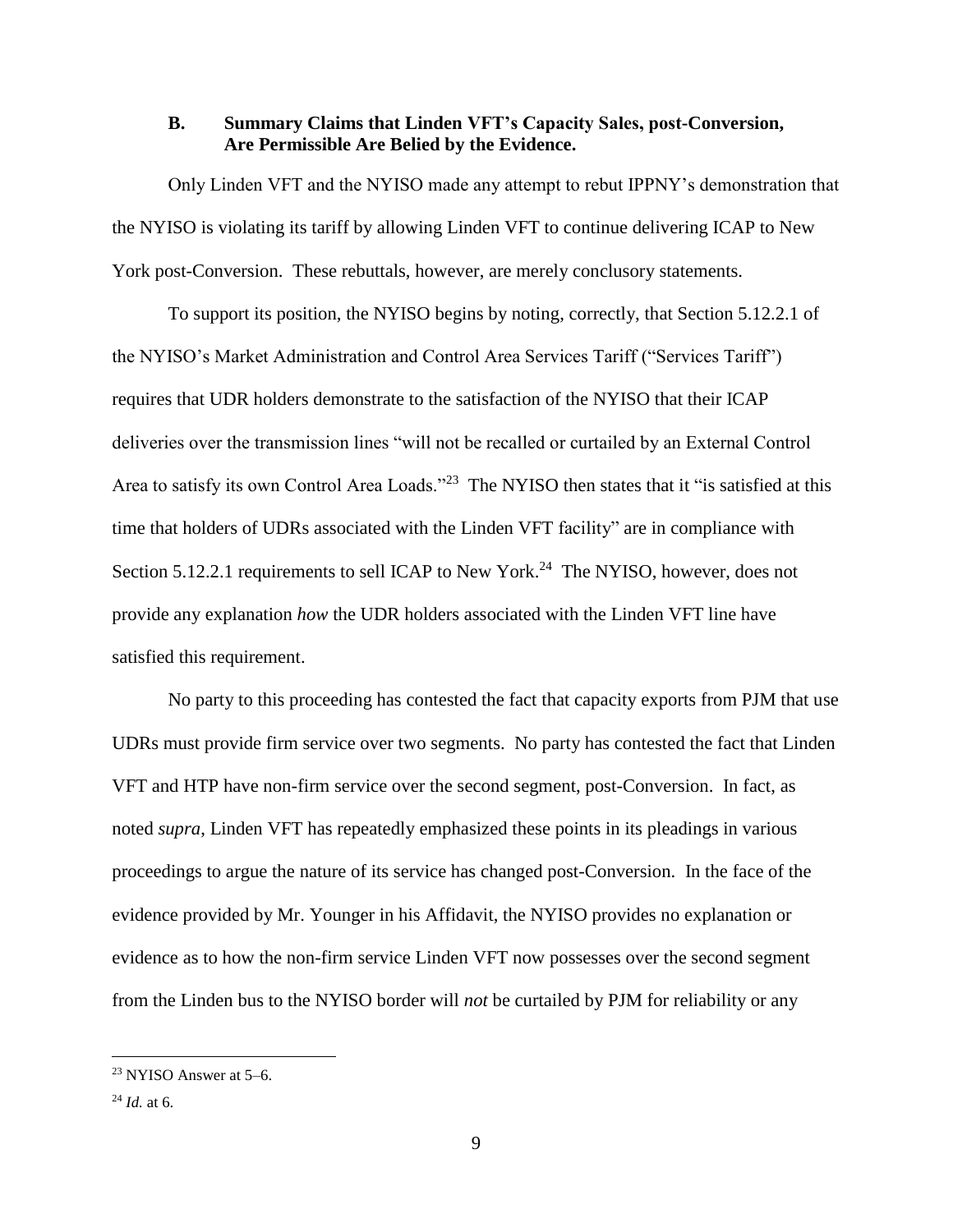other operational means. And, in the face of PJM's definitive statement in its response that it gave *no assurances* that Linden VFT could continue its ICAP sales to New York, the NYISO's reliance on its "current understanding and its discussions with PJM" no longer holds water. Indeed, the evidence in this proceeding only further begs the question how the NYISO could possibly reach the conclusion that *energy service* backed by *non-firm rights* constitutes ICAP that is not curtailable. The NYISO also asserts that Linden VFT has used this right since 2010.<sup>25</sup> Once again, the NYISO has ignored the fact that, post-Conversion, the nature of those rights has changed.

Linden VFT similarly provides only a conclusory statement that the NYISO's interpretation of its capacity import rules has been "done correctly and consistently with its Tariff."<sup>26</sup> This statement is directly at odds with its own pleadings, which acknowledged that conversion of Firm TWRs to Non-Firm TWRs allows PJM to curtail its service. Linden VFT's own expert testified to the Commission that "if PJM operators were faced with a problem on the system, they would likely curtail Linden VFT's flows prior to shedding a transmission Zone's load (and have, in fact, done so in the past)."<sup>27</sup> This statement by Linden VFT alone shows that deliveries of capacity across Linden VFT can no longer meet the NYISO tariff requirement that such deliveries must ensure that they "will not be recalled or curtailed by an External Control Area to satisfy its own Control Area Loads." Linden VFT cannot have its cake in the Linden

<sup>&</sup>lt;sup>25</sup> *Id.* at 7. Along these same lines, the NYISO argues that IPPNY failed to provide evidence of capacity market price suppression either before Linden VFT relinquished its Firm TWRs or post-Conversion. IPPNY is not challenging Linden VFT's capacity sales pre-Conversion. As to the latter time period, the NYISO's point is specious. As Mr. Younger demonstrated, allowing capacity sales to occur that are not authorized directly results in the suppression of capacity prices, which, in this case, is occurring across all NYISO capacity markets.

<sup>26</sup> Linden VFT Answer at 15.

<sup>27</sup> *See* Docket No. EL15-67-000, *Linden VFT, LLC v. PJM Interconnection, L.L.C*., Affidavit of John J. Marczewski ¶ 17 (attached to Linden VFT Answer). Linden VFT reiterated the same point in the Linden VFT Proceeding. *See* Linden Non-Firm TWR Answer at 5.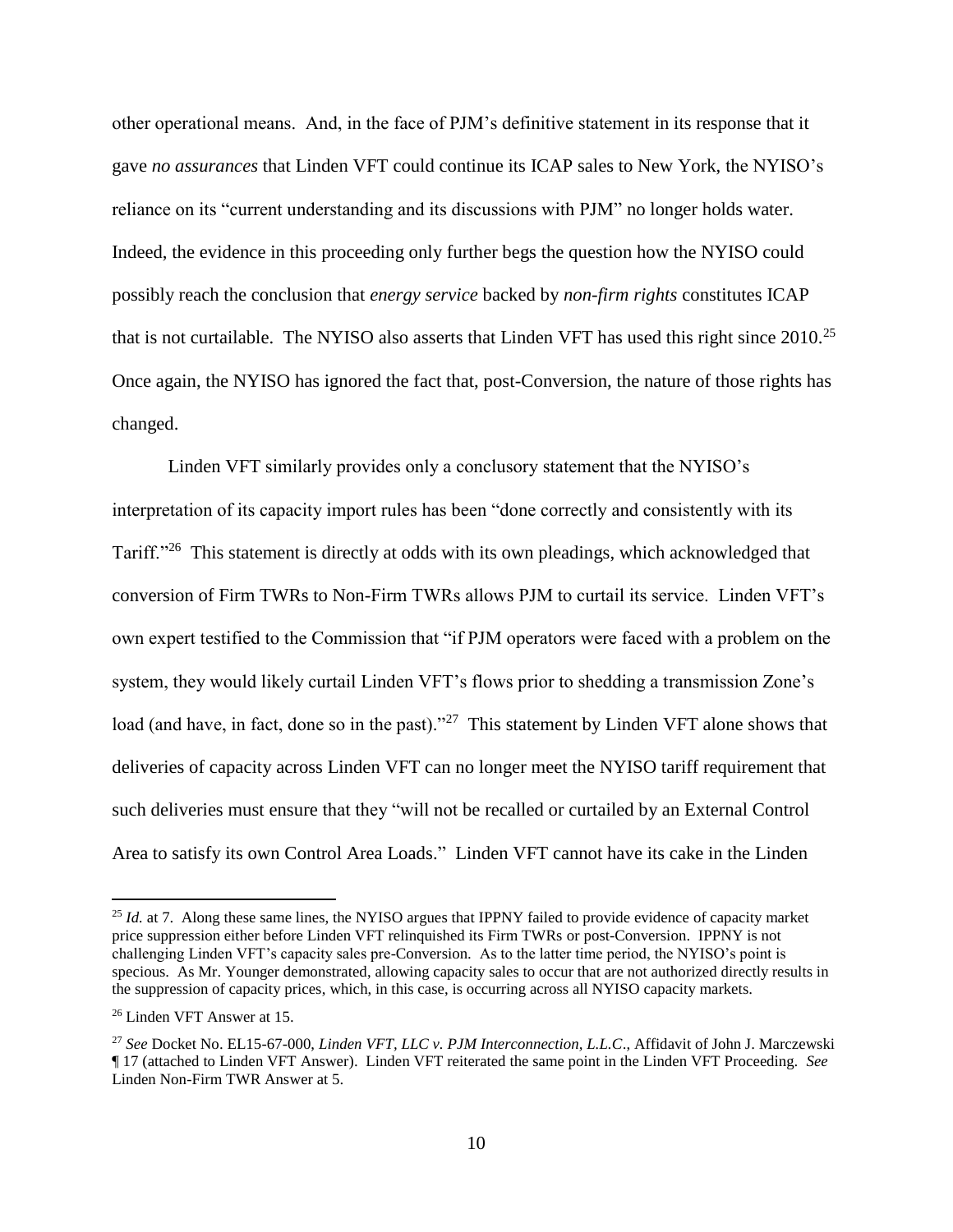VFT Proceeding by being permitted to avoid RTEP costs and then eat it too in this proceeding by being permitted to continue its ICAP sales.

The NYISO's and Linden VFT's positions are even more troubling in light of PJM's statement in its answer to the IPPNY Comments that it provided no assurances to the NYISO that Linden VFT or HTP could continue selling ICAP to New York post-Conversion.<sup>28</sup> PJM stated that it informed "the NYISO that if Linden VFT secured long-term firm Point-to-Point transmission out service to deliver energy to the receipt of the Linden VFT Facility, the firm service" could be subject to the same curtailment priority "of other firm transmission service reservations."<sup>29</sup> However, PJM's statement only addresses the first segment of service. As explained in the IPPNY Comments and the Linden VFT Answer, there are two separate segments of transmission services that are required to deliver energy and ICAP from PJM to New York over a merchant transmission line.<sup>30</sup> First, Firm Point-to-Point service is required to deliver energy and ICAP to the receipt point of the line on the PJM side. Second, Firm TWRs are required to deliver energy and ICAP over the line from the receipt point to New York.

PJM's statement that long-term firm Point-to-Point transmission out service to deliver energy to the receipt of the Linden VFT facility will be subject to the same curtailment priority of other firm transmission service reservations solely addresses the first segment, transmission service to the receipt point. PJM said nothing with respect to the second required transmission

<sup>28</sup> PJM Response at 2.

<sup>29</sup> *Id.*

<sup>30</sup> IPPNY Comments at 12–13; Linden VFT Answer at 10. Linden VFT claims that "IPPNY mistakenly states that Linden VFT previously argued that the long-term firm transmission service to Linden VFT means that such service would effectively continue Linden VFT's service to New York 'without any responsibility for the RTEP project costs.'" Linden VFT Answer at 10. IPPNY's statement is correct but its citation in footnote 16 of its comments mistakenly referenced comments filed by the IMM in Docket No. EL17-90 on November 13, 2017. IPPNY submitted an errata filing today correcting the citation in footnote 16 to reference the comments that were filed by Linden VFT in Docket No. EL17-90 on November 13, 2017.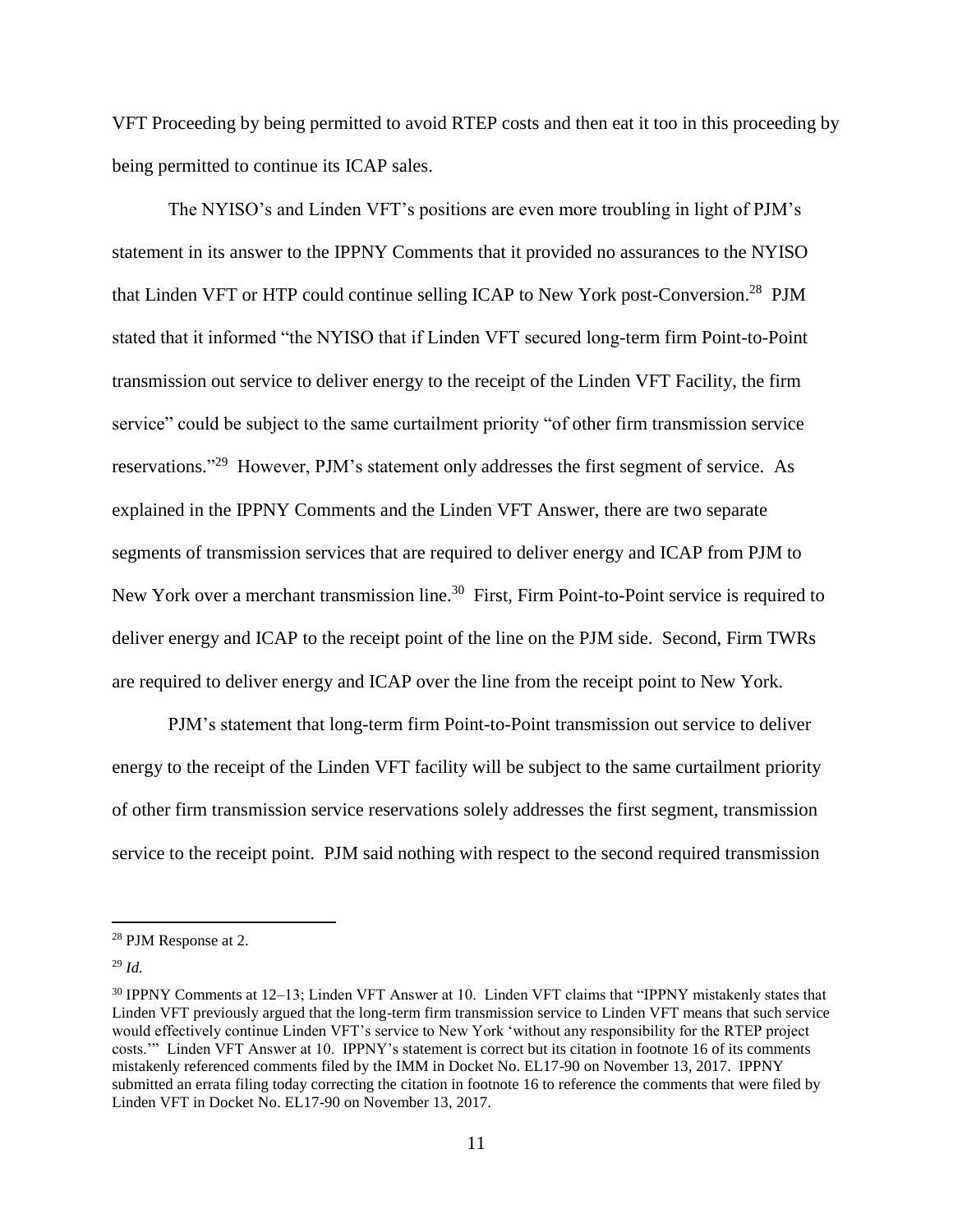service, which, as IPPNY explained in its comments, can only be used to deliver energy, not ICAP, now that Linden VFT and HTP only have Non-Firm TWRs. In accordance with the Commission's orders, these transactions are now subject to curtailment by PJM when it faces reliability or any other operational issues on its system, as acknowledged by Linden VFT.

## **III. CONCLUSION**

WHEREFORE, for the foregoing reasons, IPPNY respectfully requests that the Commission grant its motion for leave to answer in the above-captioned proceeding, reject the arguments in the answers that IPPNY's issues are beyond the scope of the Complaint, and rule that the NYISO must prohibit future ICAP sales over the Linden VFT and HTP lines to New York post-Conversion.

> Respectfully submitted, READ AND LANIADO, LLP Attorneys for Independent Power Producers of New York, Inc.

By: *David B. Johnson* David B. Johnson 25 Eagle St. Albany, NY 12207 (518) 465-9313 dbj@readlaniado.com

Dated: March 16, 2018

#### **CERTIFICATE OF SERVICE**